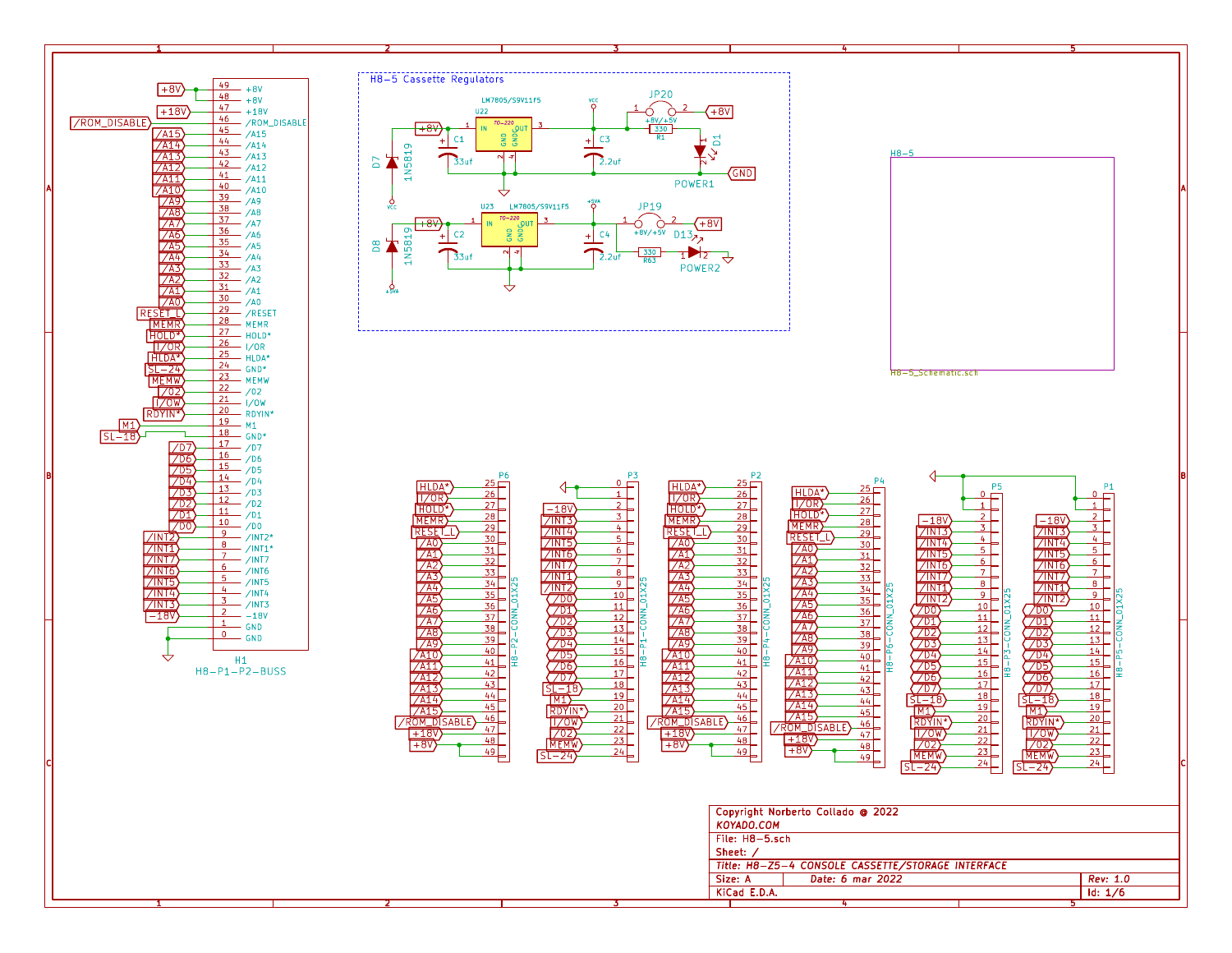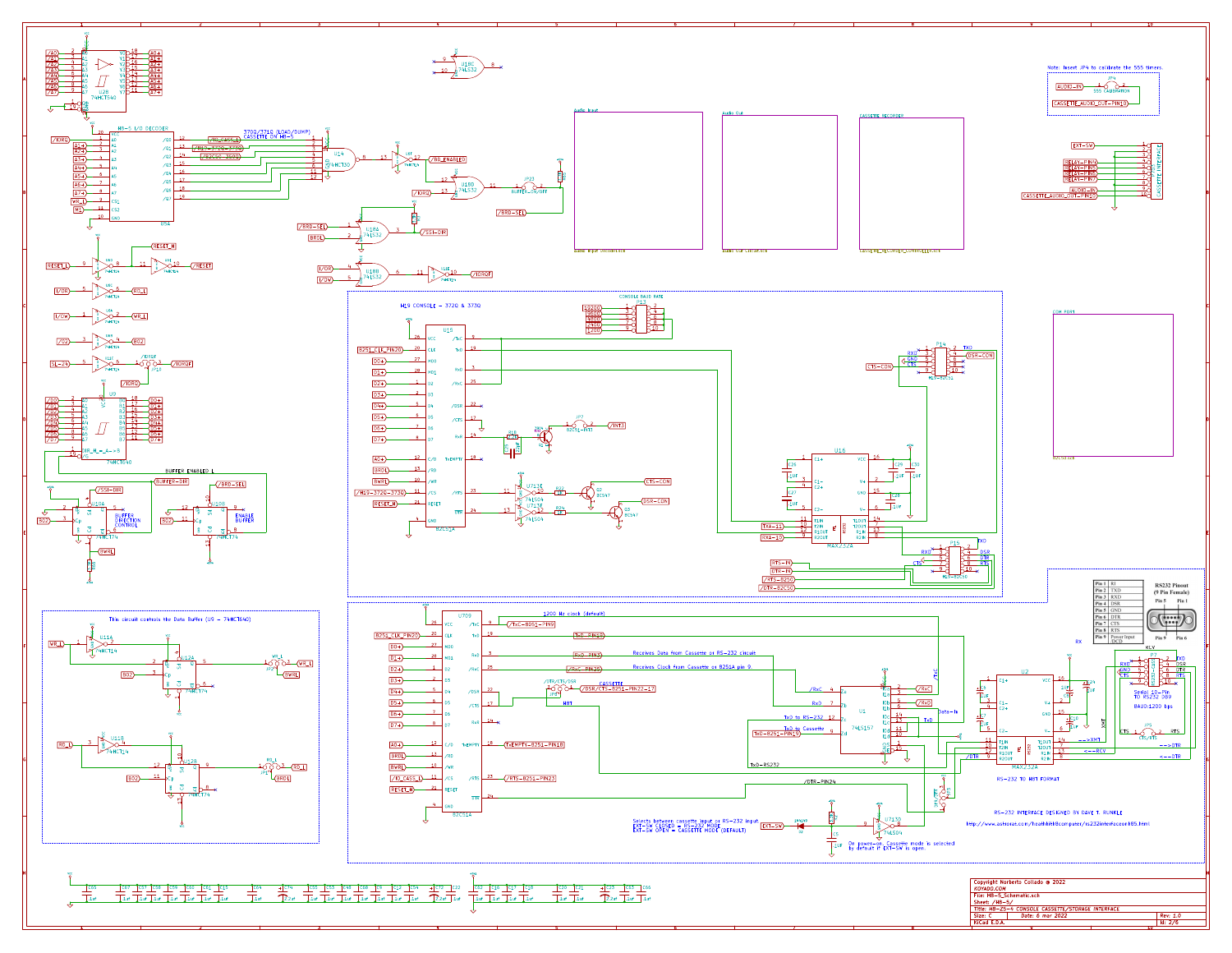|  |  | Copyright Norberto Collado @ 2022                 |          |  |
|--|--|---------------------------------------------------|----------|--|
|  |  | KOYADO.COM                                        |          |  |
|  |  | File: Audio Input Decoder.sch                     |          |  |
|  |  | Sheet: /H8-5/Audio Input/                         |          |  |
|  |  | Title: H8-Z5-4 CONSOLE CASSETTE/STORAGE INTERFACE |          |  |
|  |  | Date: 6 mar 2022<br>Size: B                       | Rev: 1.0 |  |
|  |  | KiCad E.D.A.                                      | Id: 3/6  |  |
|  |  |                                                   |          |  |



3 and  $\sim$  3 and  $\sim$  4 and  $\sim$  4 and  $\sim$  5 and  $\sim$  5 and  $\sim$  5 and  $\sim$  5 and  $\sim$  5 and  $\sim$  5 and  $\sim$  5 and  $\sim$  5 and  $\sim$  5 and  $\sim$  5 and  $\sim$  5 and  $\sim$  5 and  $\sim$  5 and  $\sim$  5 and  $\sim$  5 and  $\sim$  5 and  $\sim$  5

1 and 1 and 1 and 1 and 1 and 1 and 1 and 1  $\sigma$  1 and 1 and 1 and 1 and 1 and 1 and 1 and 1 and 1 and 1 and 1

2 and  $\overline{3}$  3 and  $\overline{4}$  4 and  $\overline{4}$  4 and  $\overline{4}$  5 and  $\overline{4}$  4 and  $\overline{4}$  5 and  $\overline{4}$  5 and  $\overline{4}$  5 and  $\overline{4}$  5 and  $\overline{4}$  5 and  $\overline{4}$  5 and  $\overline{4}$  5 and 3 and 4 and 4 and 4 and 4 and 4 and

8 and 2008 and 2008 and 2008 and 2008 and 2008 and 2008 and 2008 and 2008 and 2008 and 2008 and 2008 and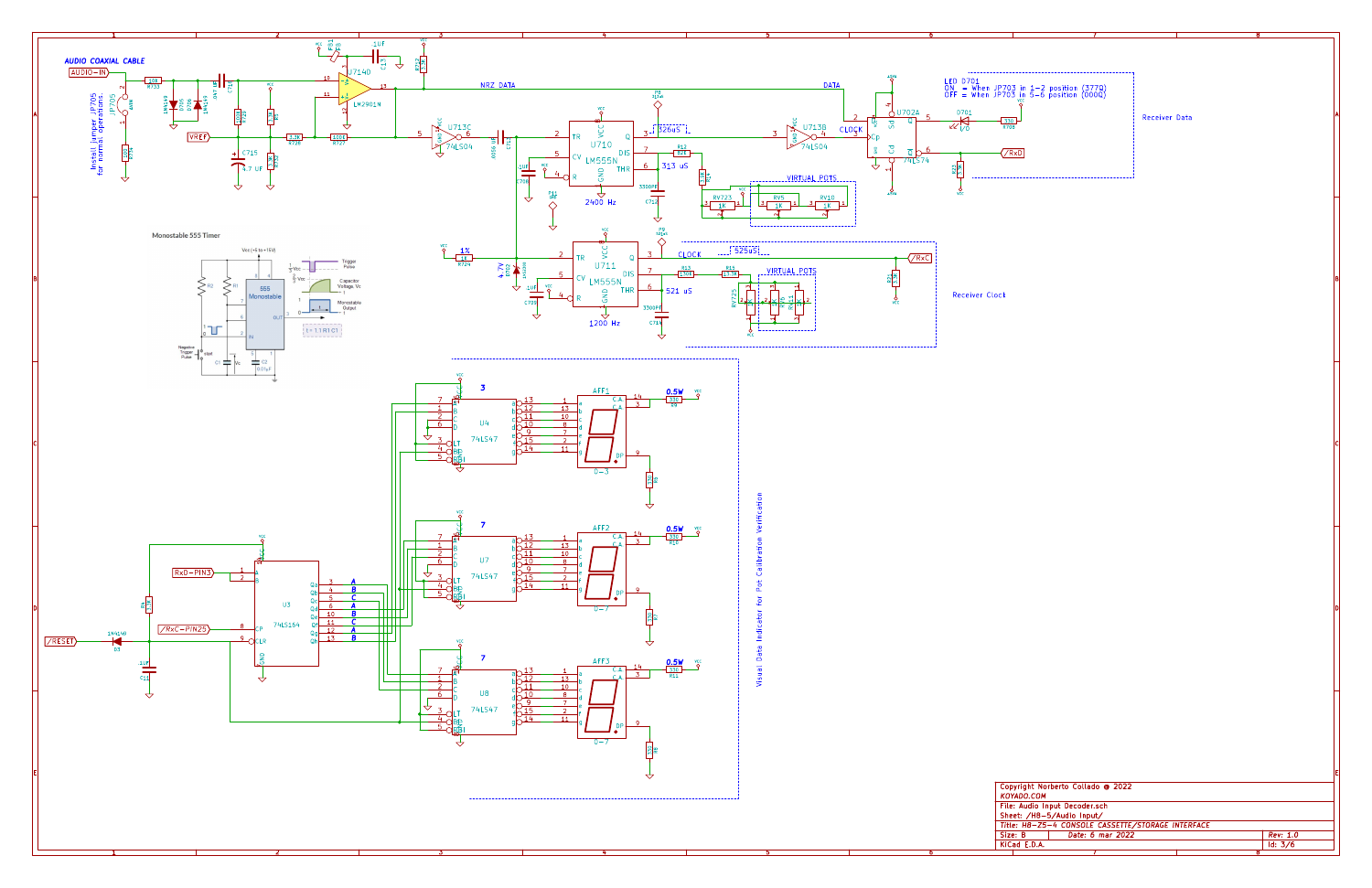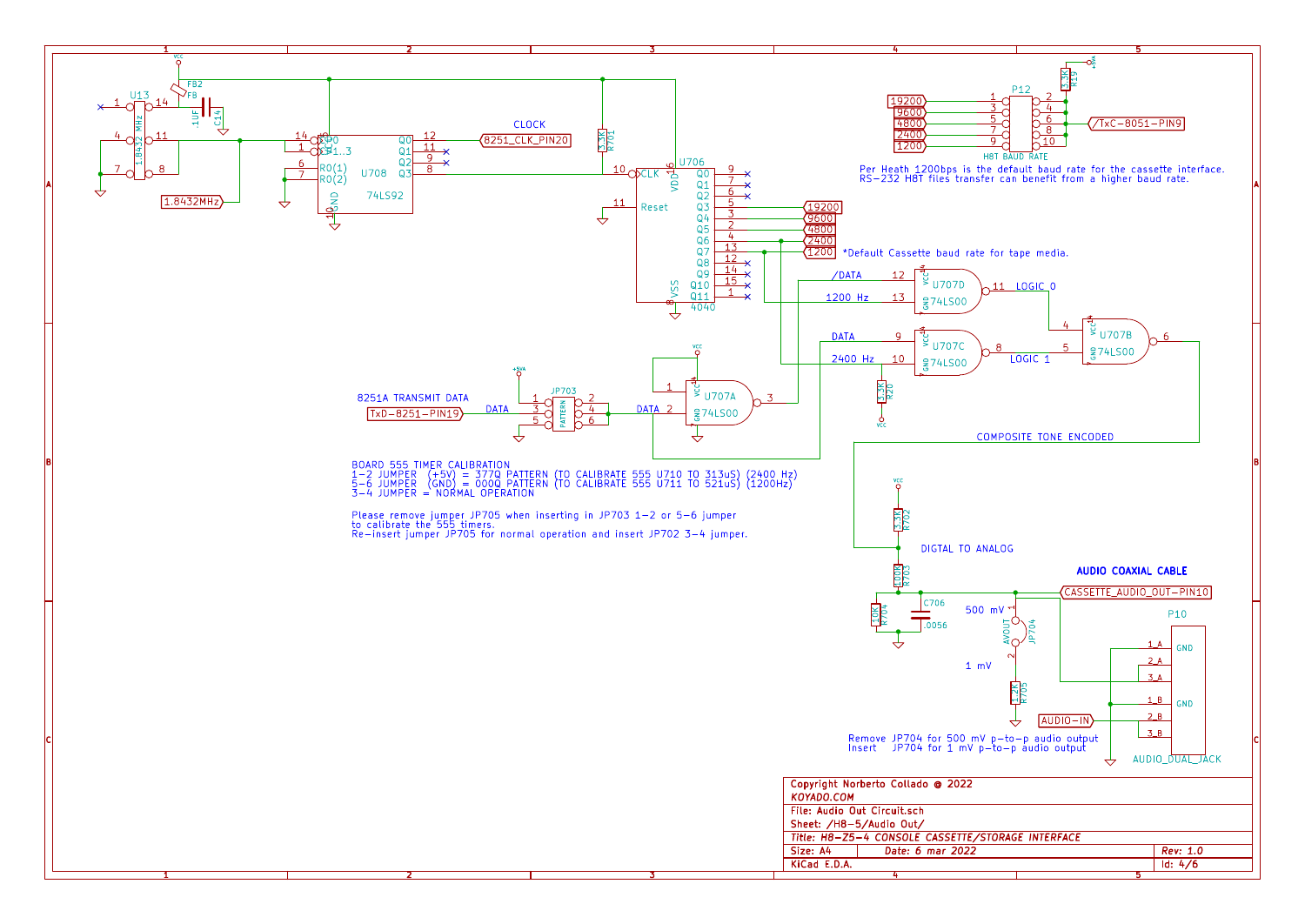